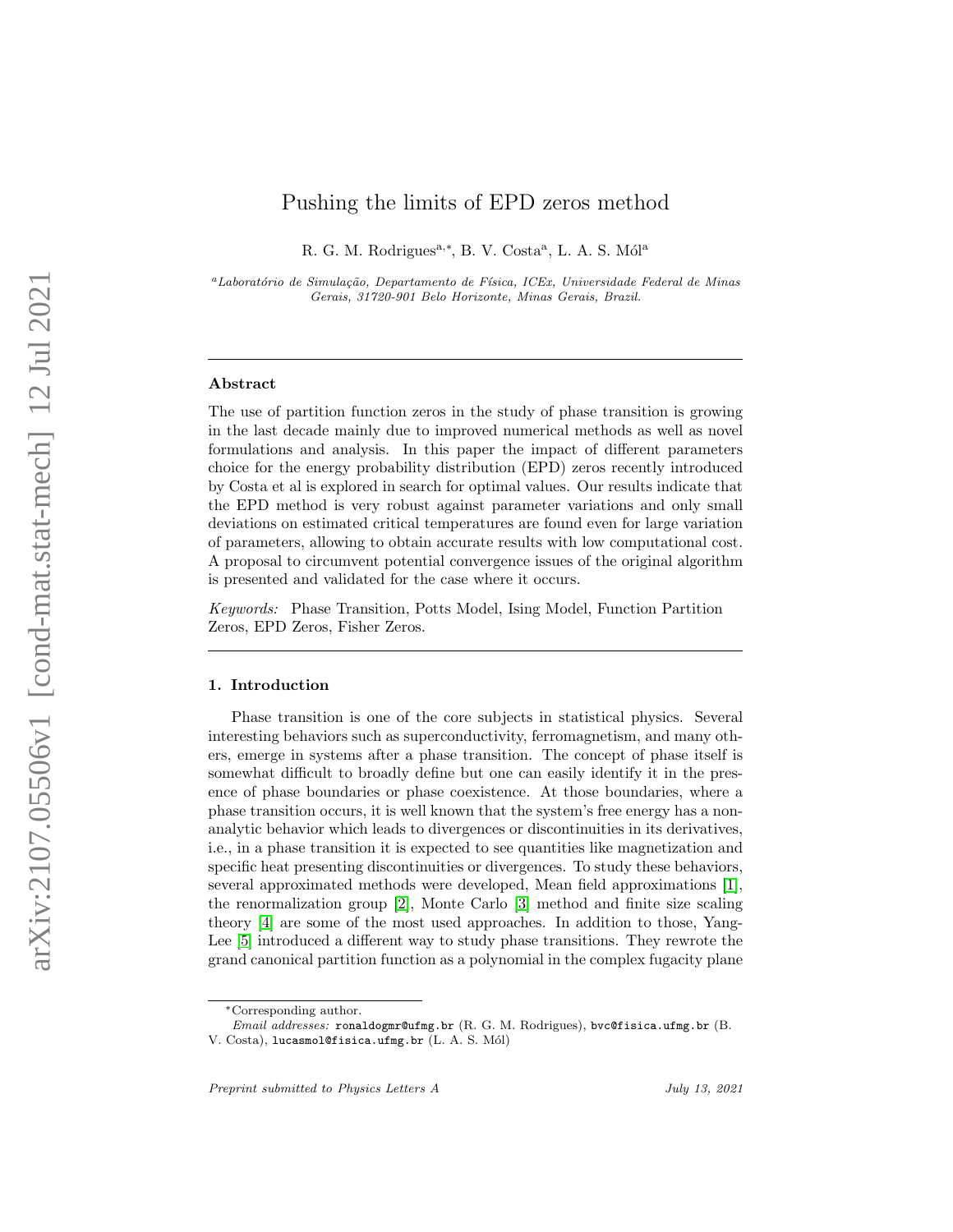and showed that the polynomial's roots have all the systems' thermodynamic information, such as the partition function itself. Furthermore, they showed that at the thermodynamic limit the density of roots completely determines the system critical behavior accumulating near phase transition points; those roots are called Yang-Lee zeros. The theory of zeros developed by Yang-Lee is among the few rigorous theories regarding phase transitions and is considered a cornerstone of statistical physics.

The concept of Yang-Lee zeros was extended by Fisher [\[6\]](#page-12-3) to the canonical ensemble, where the canonical partition function was rewritten as a polynomial in the complex temperature plane. However, solving this polynomial showed to be a challenge. Even for simple systems the polynomial has a high degree easily surpassing four or more orders of magnitude. Its coefficients are given by the density of states, a quantity difficult to find and known exactly only for a few systems. Moreover, for most systems, the density of states has huge values making the polynomial even more difficult to deal with. Because of those characteristics, even for the state of the art root finder algorithms, one may expect several numerical instabilities.

The caveat of the Fisher zeros polynomial raised above was solved by Costa, Mól and Rocha in [\[7\]](#page-12-4), where the polynomial was simplified after a transformation. The main advantage of this method lies in the fact that the transformed polynomial has as coefficients the energy probability density (EPD), being possible to judiciously discard coefficients regarding states with low probability to occur without losing relevant thermodynamic information, drastically reducing the polynomial degree.

Although the EPD zeros were successfully applied to the study of phase transitions, such as discontinuous, continuous and topological ones [\[7,](#page-12-4) [8,](#page-12-5) [9\]](#page-12-6), some points still need to be clarified. Since the EPD method is highly dependent on the zero's positions, changes in the polynomial's coefficients such as coefficient discards or statistical fluctuations when estimating the EPD, may have a significant impact in quantities found by the method such as the critical temperature or critical exponent. To exemplify the problem, figure [1](#page-2-0) shows EPDs and their respective map of zeros for different coefficient discard thresholds and different Monte Carlo steps (MCS) used to build the EPD. Although the map of zeros shown is different for each choice of coefficients discard threshold and number of Monte Carlos Steps, they all represent the same system and should give results for critical temperature and critical exponents statistically equivalents. With this in mind, in this contribution we address the effects of choosing different coefficient discard thresholds and MCS when using the EPD zeros approach in systems displaying continuous and discontinuous phase transition. In what follows we briefly describe the Fisher and EPD zeros methods and the models we considered. Results for the Ising model and the six-state Potts model are shown in sections [5.1.1](#page-5-0) and [5.2,](#page-9-0) respectively. A convergence issue found for the Ising model is discussed in section [5.1.2](#page-6-0) and its solution in section [5.1.3.](#page-6-1) The conclusions and final remarks are drawn in section [6.](#page-10-0)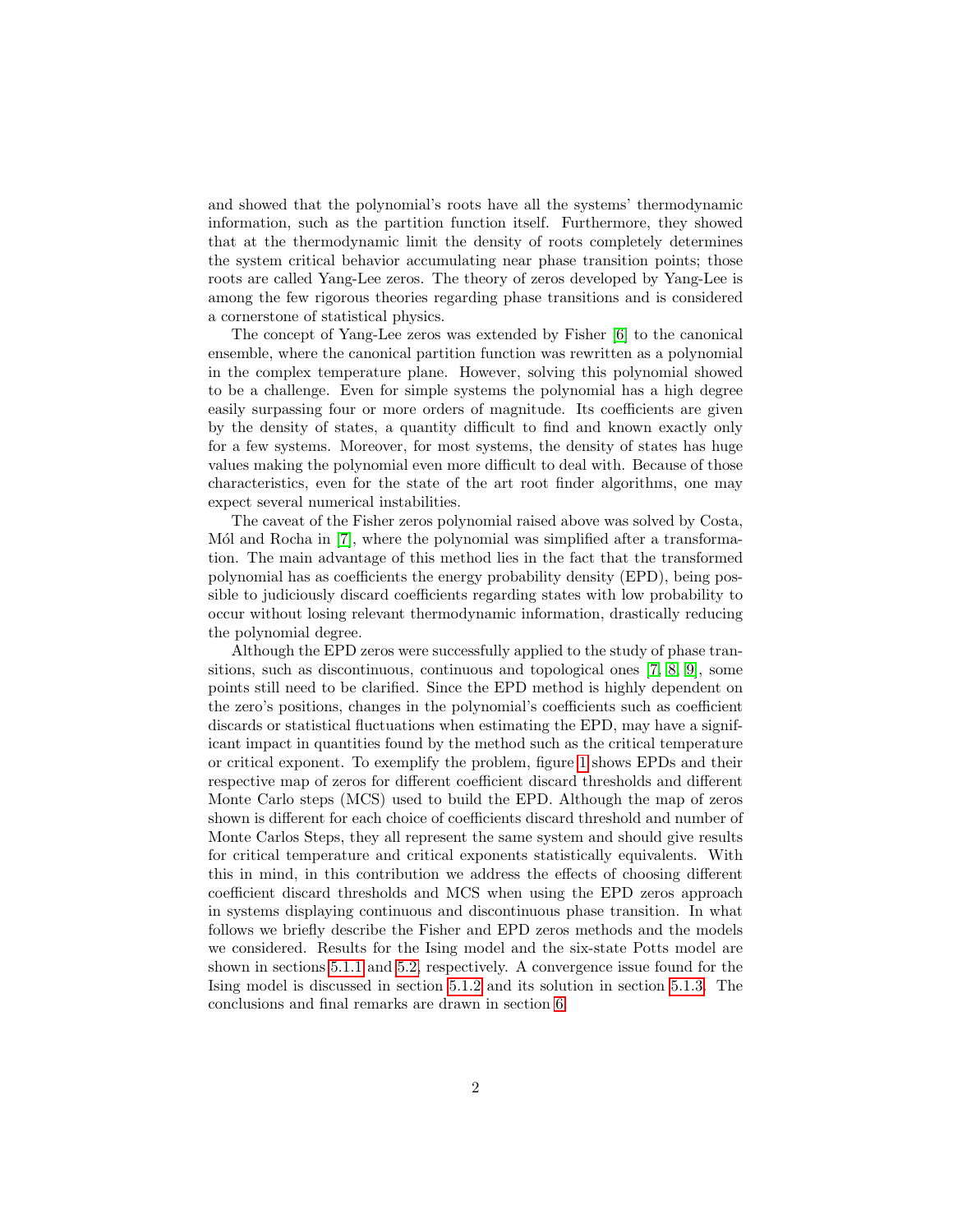

<span id="page-2-0"></span>Figure 1: a) Two EPD for a square lattice Ising model with lattice size  $L = 150$  at temperature  $T = 2.2700J/k_b$ . The vertical lines indicate four different discard thresholds  $10^{-1}$ ,  $10^{-2}$ ,  $10^{-3}$ ,  $10^{-4}$ . For each threshold only states between the marked vertical lines are considered as coefficients of the polynomial. b) Map of zeros made using the EPD for 10<sup>9</sup> and 10<sup>6</sup> MCS without discarding any coefficient. c) Map of zeros made using the EPD with  $10^9$  MCS and with discard thresholds of  $10^{-4}$  and  $10^{-1}$ . Although the map of zeros in b) and c) are different, they represent the same system, and the EPD method should give results statistically equivalent to each other.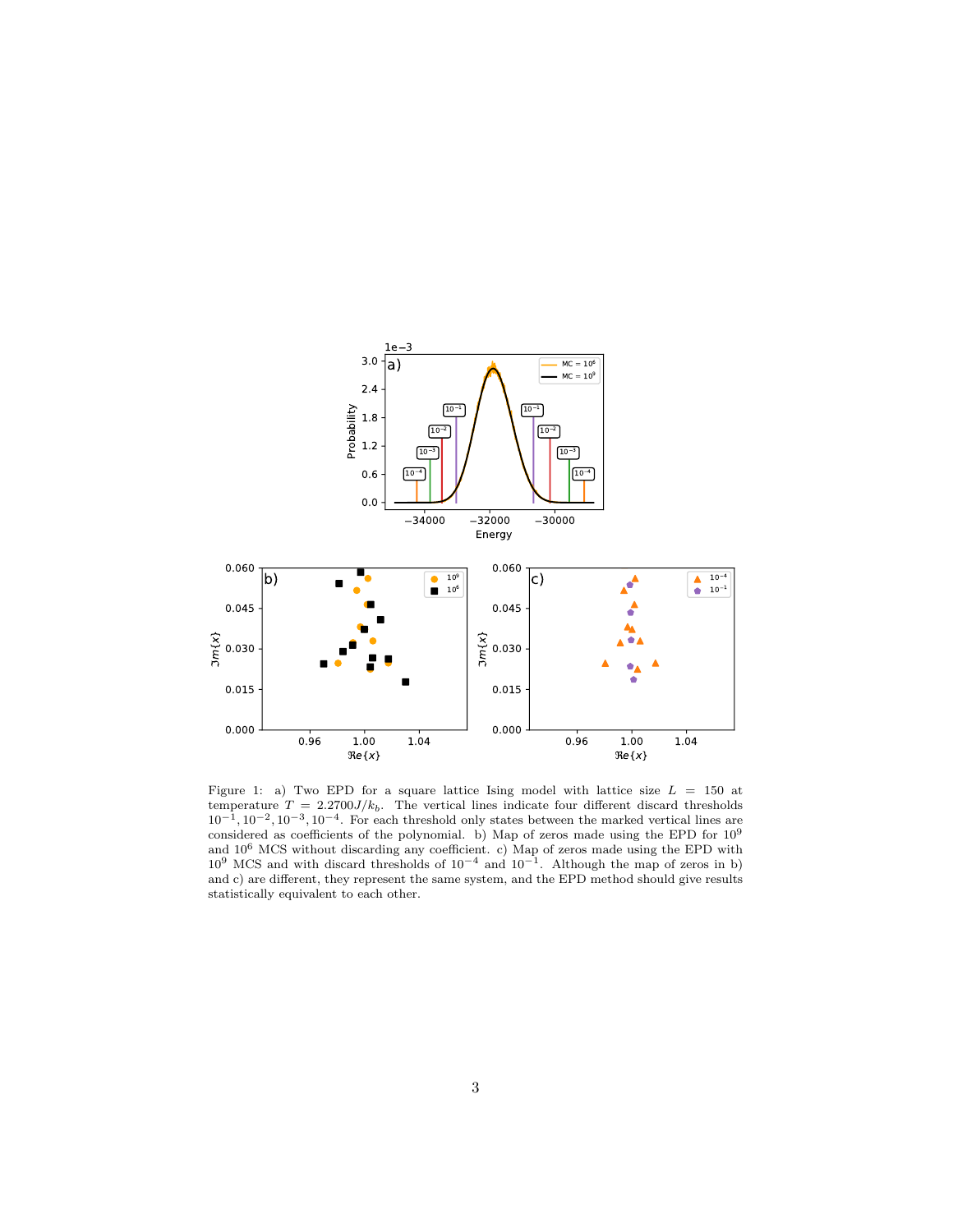# 2. Fisher zeros

<span id="page-3-0"></span>Following the ideas of Yang-Lee [\[5\]](#page-12-2), Fisher [\[6\]](#page-12-3) considered an analytic continuation of the temperature to the complex plane and rewrote the canonical partition function Z as a polynomial,

$$
Z = \sum_{E} g(E)e^{-\beta E} = e^{-\beta \varepsilon_o} \sum_{n} g_n z^n \qquad , \tag{1}
$$

where  $z = e^{-\beta \varepsilon}$ ,  $\beta = 1/k_B T$  is the inverse temperature,  $k_B$  is the Boltzmann constant,  $g(E)$  is the density of states, the energy E is discretized by setting it to  $E_n = \varepsilon_o + n\varepsilon$  with  $n \in \mathbb{N}$ ,  $\varepsilon_0$  and  $\varepsilon$  being constants and  $g_n = g(E_n)$  [\[10\]](#page-12-7). Since the polynomial's coefficients are positive,  $g(E) \geq 0$ , all roots appear as conjugate pairs, and none of them are in the positive real axis. Only in the thermodynamic limit, at points where a phase transition occurs, it is expected to see a real positive root  $z_c$ ; these roots are called dominant zeros or leading zeros.

### <span id="page-3-1"></span>3. EPD zeros

The EPD zeros are obtained by multiplying Eq. [1](#page-3-0) by  $e^{-\beta_o E}e^{\beta_o E} = 1$ . Then,

$$
Z = \sum_{E} g(E)e^{-\beta_o E}e^{-(\beta - \beta_o)E} = e^{-\Delta\beta\varepsilon_o} \sum_{n} h_n(\beta_o) x^n,
$$
 (2)

where  $\beta_o = 1/k_bT_o$  is an arbitrary inverse temperature,  $\Delta \beta = \beta - \beta_o$ ,  $h(E, \beta_o) =$  $g(E)e^{-\beta_o E}$  is the non-normalized energy probability distribution function at  $β<sub>o</sub>$  and  $x = e^{-\Delta β \epsilon}$ . We notice this corresponds to a rescaling of the Fisher zeros since  $x = e^{-\beta_o \varepsilon} z$ . The main improvement is that since states with low probability to occur have little relevance to the system thermodynamics at  $\beta_0$ they can be discarded. By doing that, the polynomial's degree is drastically reduced. Furthermore, as for the Fisher zeros in the thermodynamic limit, the dominant EPD zero approaches the real axis, touching it signalizing that a phase transition occurred.

The EPD zeros have another important characteristic, in the thermodynamic limit, if we choose  $\beta_o = \beta_c$ , where  $\beta_c$  is the critical inverse temperature, the dominant zero  $x_c$  will be always at the point  $(1, 0)$ . Moreover, for a  $\beta_o$  not so close to  $\beta_c$ , the distance from the dominant zero to the point  $(1,0)$  can be used to estimate how far  $\beta_o$  is from  $\beta_c$ . Therefore, the following algorithm was proposed to iteratively approximate  $\beta_0$  to  $\beta_c$  even for finite systems.

- 1 Build a single EPD  $h_n(\beta_o^j)$  at  $\beta_o^j$ .
- 2 Normalize  $h_n(\beta_o^j)$ , so its maximum value is 1, and discard coefficients smaller than a given threshold.
- 3 Find the zeros of the polynomial with coefficients given by  $h_n(\beta_o^j)$ .
- 4 Find the dominant zero,  $x_c^j$ .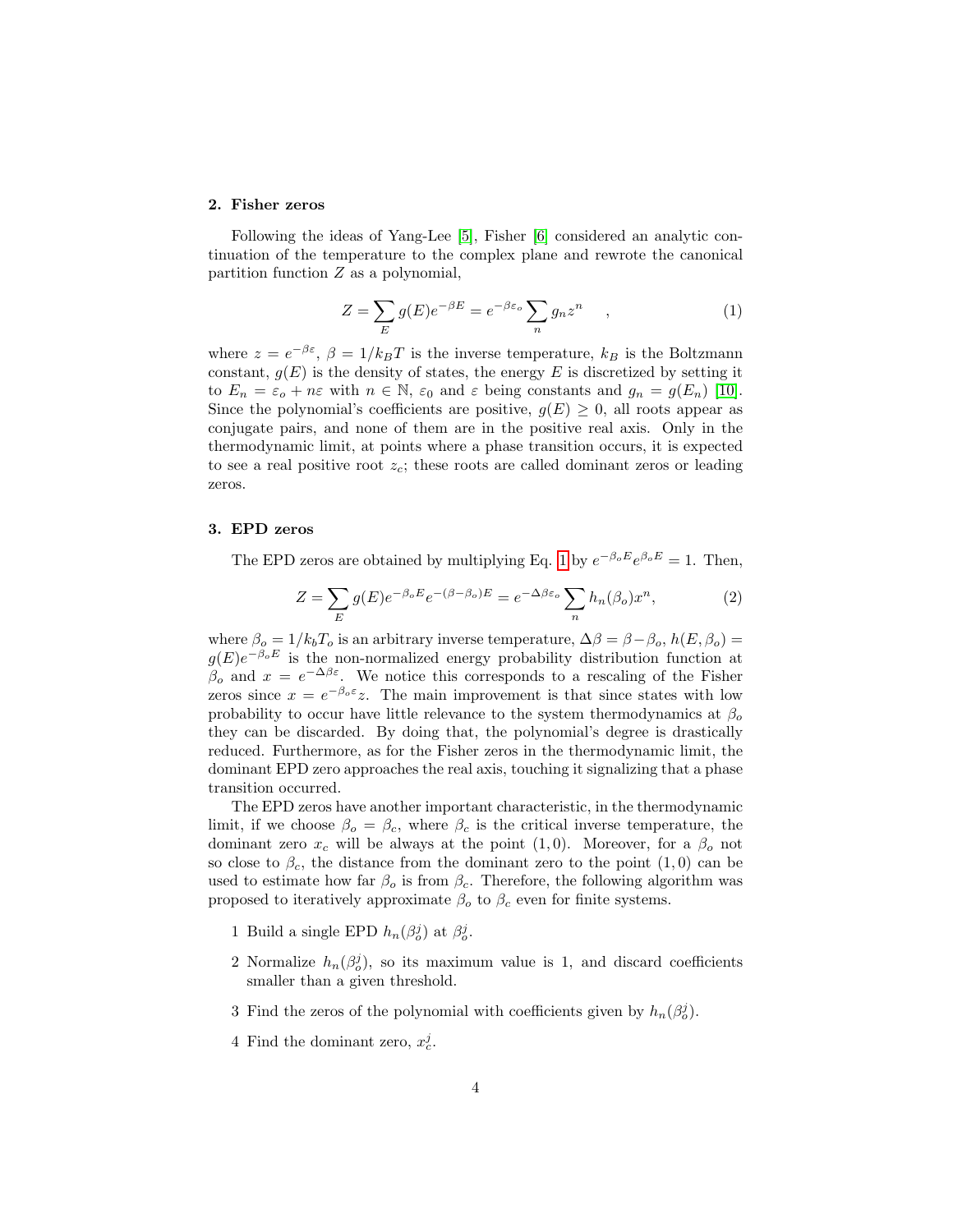- a) If  $x_c^j$  is close enough to the point  $(1,0)$ , stop.
- b) Else, make  $\beta_o^{j+1} = -\frac{\ln(\Re[x_c^j])}{\varepsilon} + \beta_o^j$  and go back to (1.).

The main idea behind it is that the point  $(1, 0)$  may behave as an attraction point for systems with a phase transition when coefficients are discarded and finite systems are considered. In this way, as close to the transition point the EPD is drawn, more precise the estimate of the transition temperature is, since for reasonable choices of coefficients discard thresholds only negligible information for the phase transition are disregarded.

# 4. Models

In this work, we consider two very well known spin models that serve as benchmarks in the study of continuous and discontinuous phase transitions, the Ising and Potts models, that we briefly present in what follows.

The Ising model Hamiltonian is given by,

$$
H = -J \sum_{\langle i,j \rangle} \sigma_i \sigma_j,\tag{3}
$$

where  $J > 0$  is a coupling constant,  $\sigma_i$  is a spin at site i with value  $\pm 1$  and  $\langle i, j \rangle$  means a sum over nearest neighbors. The 2D version of this model in a  $\langle s, \iota, \iota \rangle$  is means a sum over nearest neighbors. The 2D version of this model in a square lattice has a continuous phase transition at  $T_c = 2/\ln(1 + \sqrt{2})J/k_b$  and a critical exponent  $\nu = 1$  [\[11\]](#page-12-8).

The q-states Potts model Hamiltonian is given by,

$$
H = -J \sum_{\langle i,j \rangle} \delta(\sigma_i, \sigma_j), \tag{4}
$$

where  $\sigma_i$  is a spin on the *i-th* site that assumes discrete values in range  $[1, ..., q]$ ,  $J > 0$  is a coupling constant,  $\delta$  is the Kronecker delta, and the sum is taken over the nearest neighbors. This model presents a continuous and a discontinuous phase transition for  $q \leq 4$  and  $q > 4$  respectively in two dimensions. Its critical temperature is known exactly to be  $T_c = 1/\ln(1 + \sqrt{q})J/k_b$  [\[11\]](#page-12-8). In special, for  $q = 2$  this model can be mapped into the Ising model by a simple energy rescaling.

# 5. Results

The simulations were carried out as follows. For the Ising model, a single spin flip process was used and three temperatures close to the critical one were simulated using the Metropolis algorithm for lattices with lateral size ranging from  $L = 90$  to  $L = 180$ . For the Potts model, the Wolff [\[12\]](#page-12-9) algorithm was used in addition to the single spin flip and fifteen temperatures very close to the critical one were simulated, for lattices with lateral size ranging from  $L = 90$  to  $L = 180$ . Moreover, multiple histograms reweighting technique [\[13\]](#page-13-0) was applied to create the EPDs used in the algorithm described in section [3.](#page-3-1)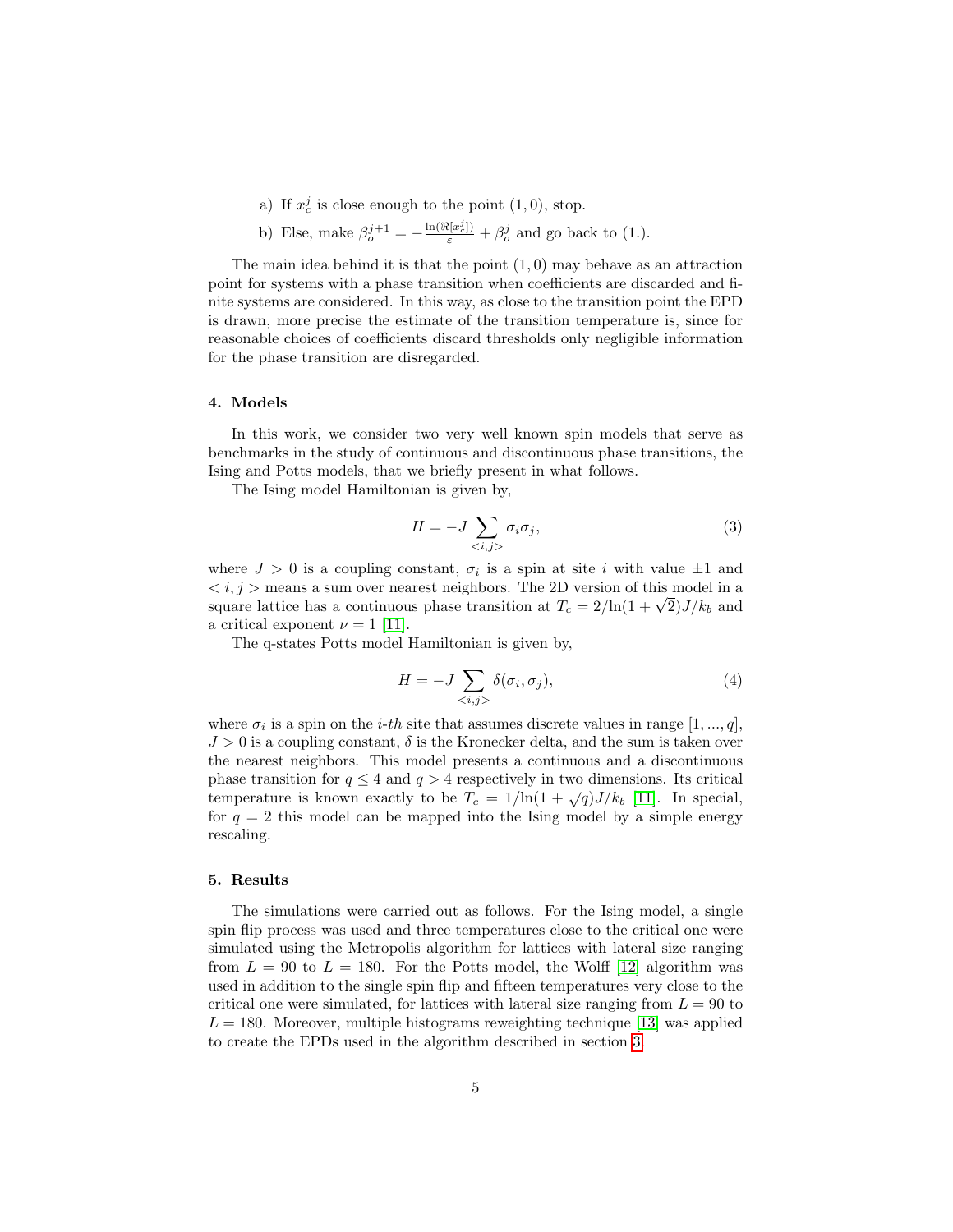As will be described in more detail in the next section, to estimate the critical temperature and critical exponent, it is necessary to find the mean value of  $T_c(L)$  and  $\Im m(x_c(L))$  for each lattice size L. Therefore, for each lattice size, 5 different simulations were made at each temperature. Then, the multiple histograms reweighting technique together with the algorithm described in section [3](#page-3-1) was used to find the values of  $T_c(L)$  and  $\Im m(x_c(L))$ . With these values, it is straightforward to find the mean and the errors of  $T_c$  and  $\Im m(x_c)$  for each lattice size. This process was used for the Ising model and the six-state Potts model using  $10^6$ ,  $10^7$  and  $10^8$  MCS with discard threshold ranging from  $10^{-100}$ to 10−<sup>1</sup> .

In sections [5.1.1](#page-5-0) and [5.2,](#page-9-0) we present tables summarizing the results obtained for  $T_c$  and  $\nu$  with different discard thresholds and different MCS. Furthermore, images shown in the next sections, unless otherwise stated, were obtained using  $10^6$  MCS for each simulated temperature and with lattice size of  $L = 150$ .

#### 5.1. Ising model

#### <span id="page-5-0"></span>5.1.1. Critical temperature and critical exponent

Estimates of the critical temperature were found using the following finite size scaling equation:

$$
T_c(L) \sim T_c + aL^{-1/\nu},\tag{5}
$$

and since the imaginary part of the dominant zero goes to zero in the thermodynamic limit, the following scaling equation is used to estimate the critical exponent,

$$
\Im m(x_c(L)) \sim bL^{-1/\nu}.
$$
\n(6)

The data used in these estimates were obtained by an automated application of the original algorithm, corrected for a convergence issue we found and discuss in the following sections. The results obtained for  $T_c$  and  $\nu$  were summarized in tables [1](#page-5-1) and [2](#page-6-2) for several combinations of thresholds and MCS. Moreover, a typical regression for the critical temperature and critical exponent is shown in figure [2,](#page-6-3) for the sake of clarity, the figure shows only the regression with  $10^6$ MCS. As can be seen in tables [1](#page-5-1) and [2,](#page-6-2) all the results are close to the expected ones,  $\nu = 1$  and  $T_c = 2.2691 J/k_b$ , independent of the threshold and the MCS chosen.

| Threshold   |           | MCS       |           |
|-------------|-----------|-----------|-----------|
|             | $10^{6}$  | $10^{7}$  | $10^{8}$  |
| $10^{-100}$ | 2.2689(4) | 2.2697(3) | 2.2696(2) |
| $10^{-4}$   | 2.2689(4) | 2.2697(3) | 2.2696(2) |
| $10^{-3}$   | 2.2689(4) | 2.2697(3) | 2.2696(2) |
| $10^{-2}$   | 2.2684(3) | 2.2696(3) | 2.2695(2) |
| $10^{-1}$   | 2.2691(4) | 2.2697(2) | 2.2696(2) |

<span id="page-5-1"></span>Table 1: Results obtained for the critical temperature of the 2D Ising model using different combinations of threshold and Monte Carlo steps.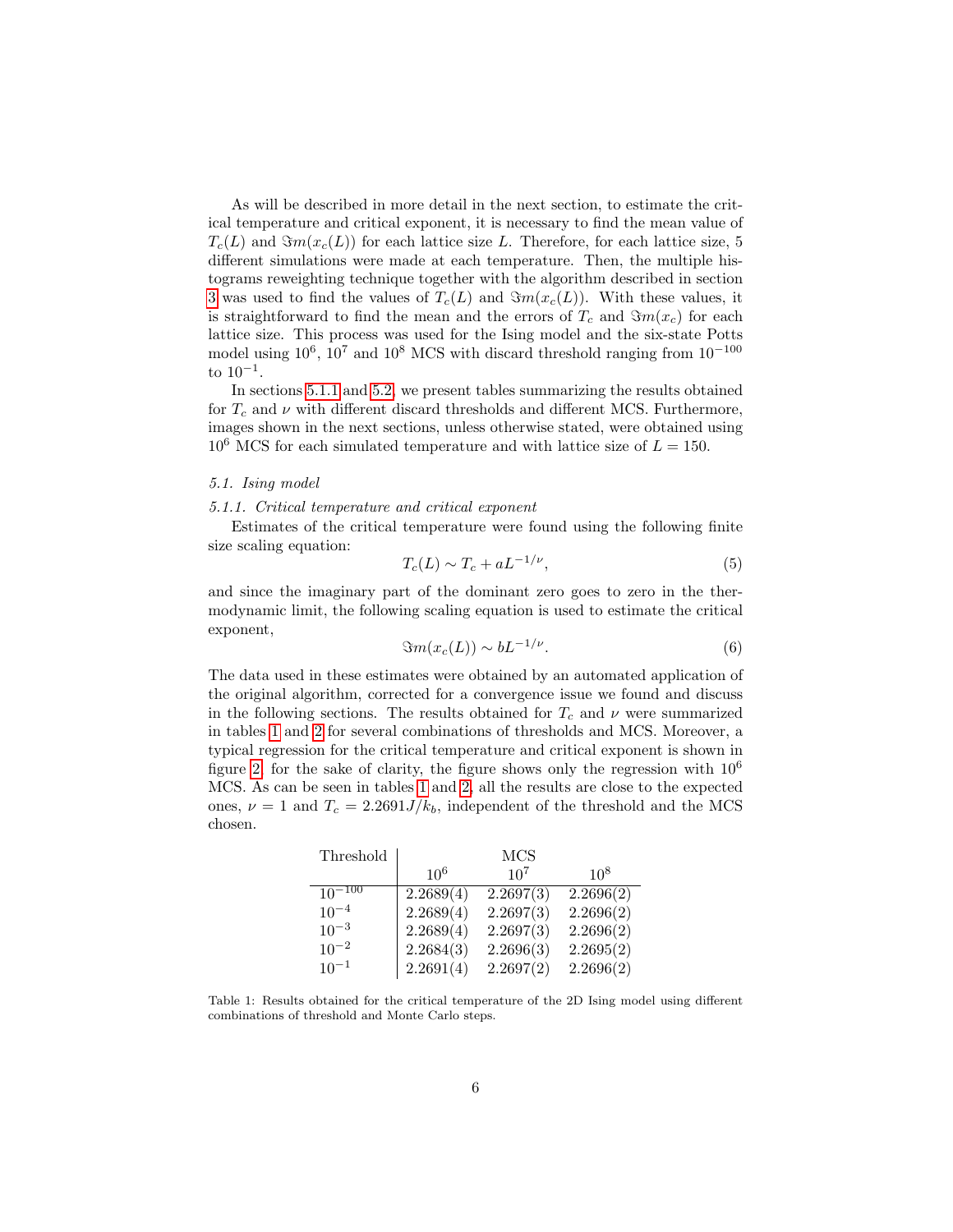| Threshold   |           | <b>MCS</b> |           |
|-------------|-----------|------------|-----------|
|             | $10^{6}$  | $10^{7}$   | $10^{8}$  |
| $10^{-100}$ | 0.98(1)   | 0.993(5)   | 0.9987(9) |
| $10^{-4}$   | 0.98(1)   | 0.994(5)   | 1.000(1)  |
| $10^{-3}$   | 0.99(1)   | 0.998(4)   | 1.0027(7) |
| $10^{-2}$   | 0.98(1)   | 0.98(2)    | 0.986(4)  |
| $10^{-1}$   | 1.0613(4) | 1.0635(2)  | 1.0666(6) |

<span id="page-6-2"></span>Table 2: Results obtained for the critical exponent  $\nu$  of the 2D Ising model using different combinations of threshold and Monte Carlo steps.



<span id="page-6-3"></span>Figure 2: Typical regression to find a)  $T_c$  and b)  $\nu$  for thresholds ranging from  $10^{-1}$  to  $10^{-100}$ . The data obtained was made using  $10^6$  MCS and lattices of size  $L = 90, 120, 150, 180$ . All the values found for  $T_c$  and  $\nu$  were shown in tables [1](#page-5-1) and [2](#page-6-2)

#### <span id="page-6-0"></span>5.1.2. Convergence issue and the dominant zero

Considering all the partition function zeros, the dominant zero is the most important one for identifying a phase transition. However, find it among other zeros may not be an easy task for automated applications of the algorithm. Indeed, automated applications rely simply on the identification of the dominant zero as the one closer to the point  $(1,0)$  regardless of other factors. Here we found that there are some pathological situations where zeros that are not determinant to the phase transition may become closer to the point  $(1,0)$  than the dominant zero. As a consequence, the algorithm convergence to the transition temperature is affected, since non-dominant zeros may be confused with the dominant one. As an example, in figure [3a](#page-7-0) it is shown the algorithm convergence for several coefficient discard thresholds and in figure [3b](#page-7-0) an oscillating pattern caused by the algorithm incorrectly selecting the dominant zero. It is important to highlight that systems with lattice of size  $L = [90, 120, 150, 180]$ were used, but only for  $L \geq 150$  the convergence issue was observed.

### <span id="page-6-1"></span>5.1.3. Solving the convergence issue

To solve this convergence issue some proprieties of the dominant zeros were explored. At this point it is worthy to note that we defined as dominant zero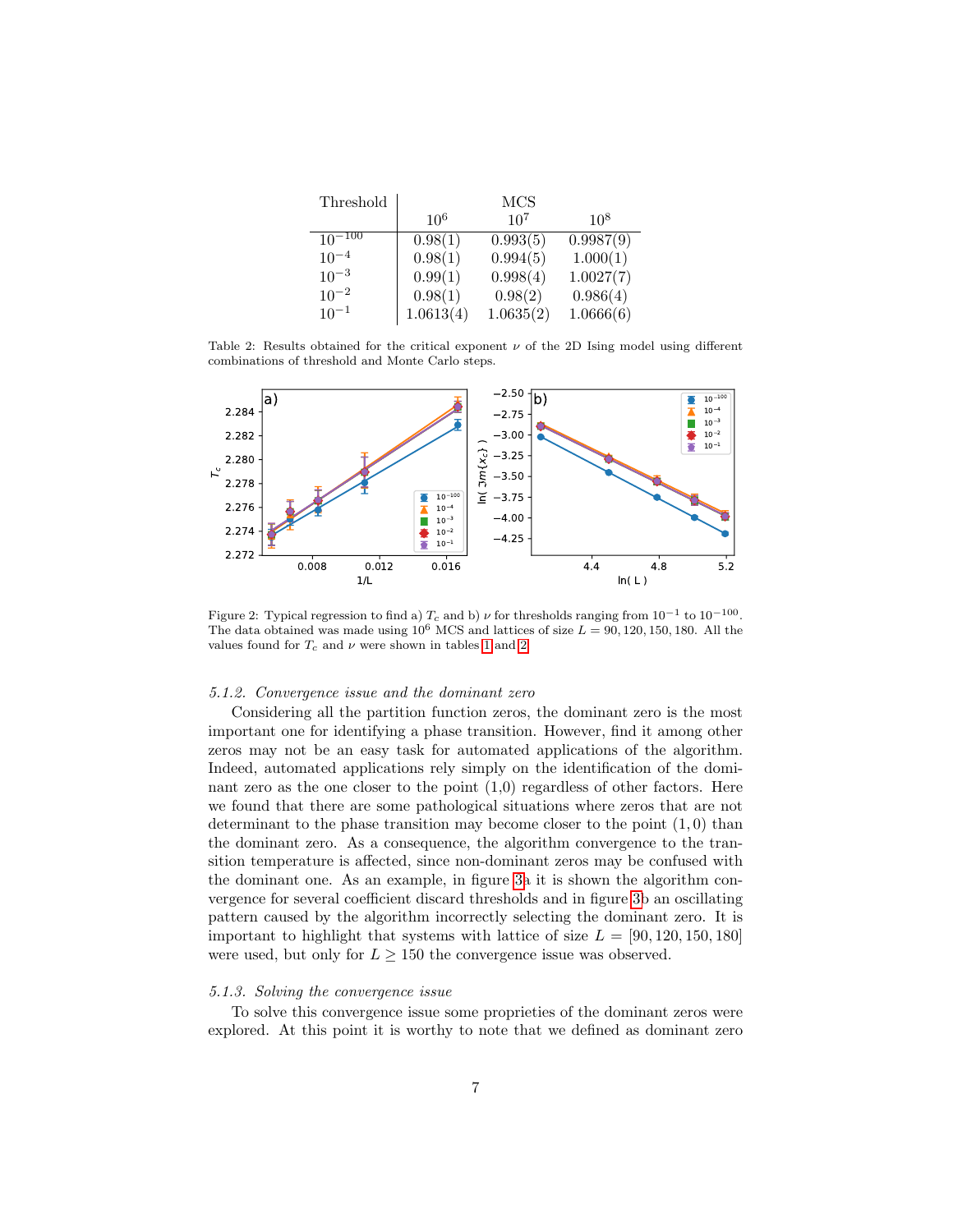

<span id="page-7-0"></span>Figure 3: a) A typical process of convergence for the discard threshold of  $10^{-1}$ ,  $10^{-3}$ ,  $10^{-4}$ and  $10^{-100}$ . b) Oscillation pattern characteristic of the algorithm incorrectly selecting the dominant zero found for the discard threshold of 10−<sup>2</sup> .

the zero closest to the point  $(1, 0)$ . With that said, in a previous study [\[14\]](#page-13-1), it was observed that the dominant zero is stable to random perturbations in the polynomial coefficients, i.e., applying a perturbation in the EPD following the equation,

$$
h^*(\beta_o) = h(\beta_o) \times (1 + \varepsilon a),\tag{7}
$$

<span id="page-7-1"></span>where  $h(\beta_o)$  is the EPD,  $h^*(\beta_o)$  is the perturbed EPD,  $\varepsilon \in [-1,1]$  is a uniform random variable and a the perturbation, does not change the dominant zero position appreciably, as can be seen in figure [4.](#page-8-0) Even for different thresholds, the dominant zero is stable, although it is not the only stable zero, as can be seen in figure [5.](#page-8-1) Therefore, only the stability it is not enough to identify the dominant zero. In fact, the zeros which causes the convergence issue for the threshold of  $10^{-2}$  are highly stable, as can be seen in figure [5.](#page-8-1) To correctly identify the dominant zero, it was added a bias to the algorithm to select among the most stable zeros, the zero closest to the line  $x = 1$  as the dominant one. Then, the following algorithm was proposed to avoid the selection of undesired zeros in automated application of the EPD zeros approach.

- 1. Apply a perturbation to the EPD following equation [7](#page-7-1) and generate  $m$ new polynomials.
- 2 Normalize  $h_n(\beta_o)^*$ , so its maximum value is 1, and discard coefficients smaller than a given threshold.
- 2. Find the zeros of those polynomials.
- 3. Select the most stable zeros.
- 4. Select the zero closest to the line  $x = 1$  as the dominant zero.

With this, the dominant zero was consistently selected and the convergence was achieved in all simulations made; Figure [6](#page-9-1) exemplifies our finding.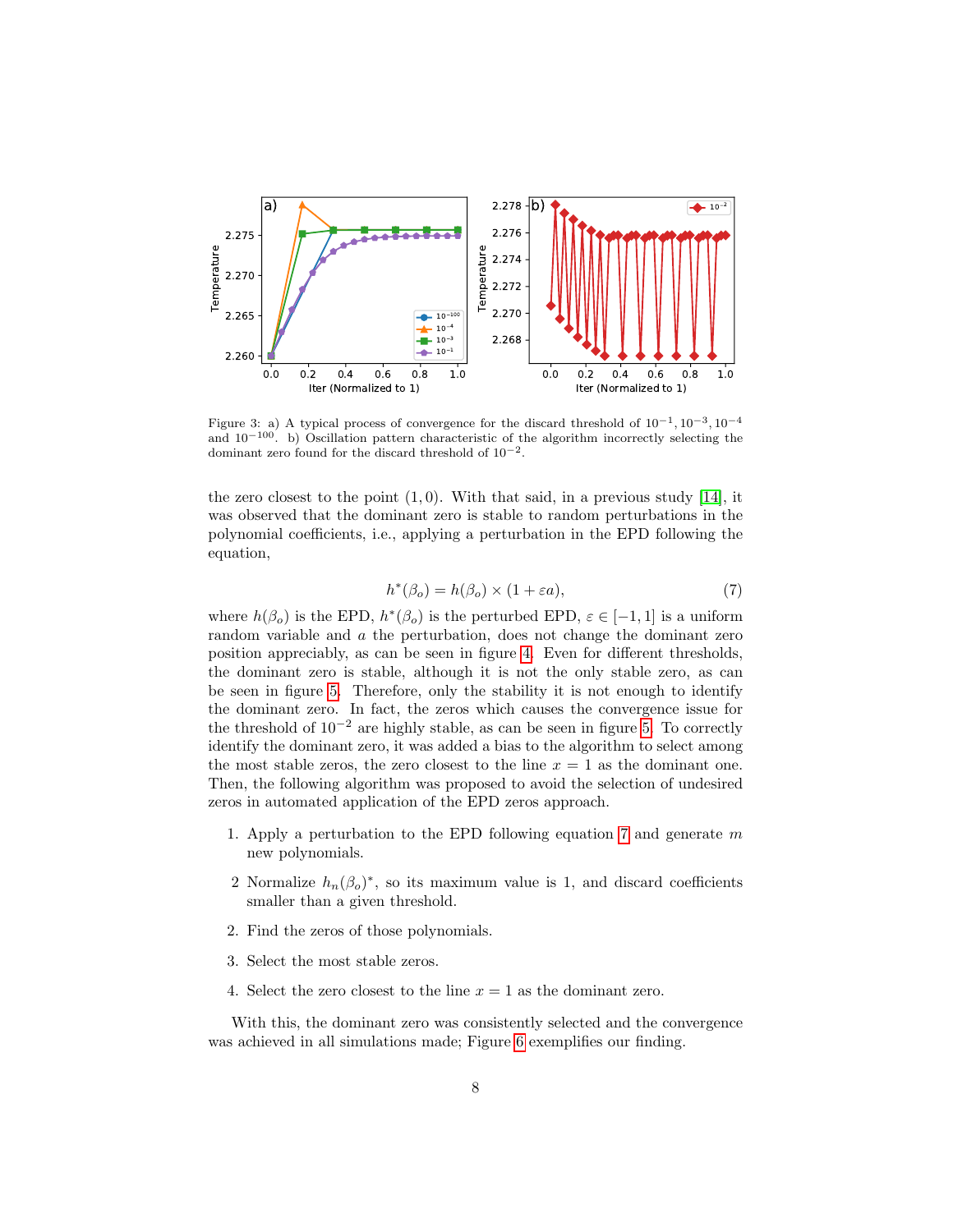

<span id="page-8-0"></span>Figure 4: a) An EPD made with  $10^8$  MCS (black) where it was applied a random perturbation on it following the equation [7](#page-7-1) with  $a = [1\%, 10\%, 20\%]$ . Although the perturbation changes all coefficients values, the dominant zero is stable b) while other zeros change their position. To find the zeros in b) a threshold of  $10^{-4}$  was used.



<span id="page-8-1"></span>Figure 5: Map of zeros for different thresholds and the three most stable zeros (red circle), including the dominant one (blue square). The zero stability was calculated by generating 10 new perturbed polynomials using equation [7](#page-7-1) with  $a = 1\%$ , finding the three most stable zeros and taking the mean value of its positions. The error bars are too small to be seen in the figure.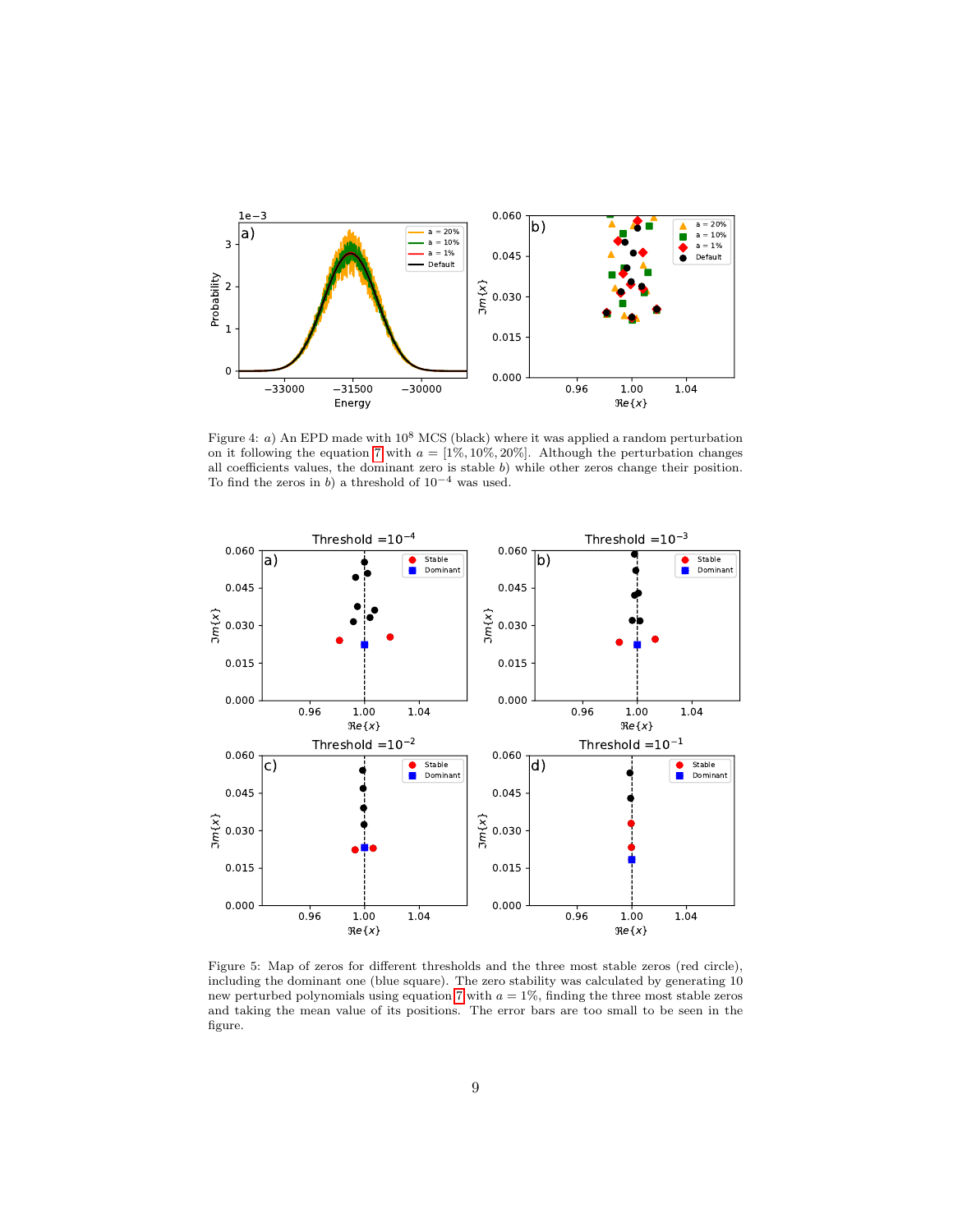

<span id="page-9-1"></span>Figure 6: Process of convergence for all threshold, including the  $10^{-2}$  after applying the new algorithm to select the dominant zero.

# <span id="page-9-0"></span>5.2. Six-states Potts model

The six-states Potts model has a more complex EPD due to its discontinuous phase transition, and more care is necessary at the discard step. As can be seen in figure [7,](#page-10-1) the EPD has two large peaks, and as described in [\[7\]](#page-12-4) states between those peaks that has low probability to occur should not be discarded. Therefore, even for higher threshold such as  $10^{-1}$ , since intermediate states have to be considered, almost no state is discarded. A reflection of such protection of states is seen in the critical temperature obtained for different threshold, table [3,](#page-9-2) where no difference in  $T_c$  is observed at any threshold. Despite this, all the values found for  $T_c$  are close to the expected one of  $T_c = 0.807606 J/k_b$  independent of the coefficients discard threshold and MCS that have been chosen.

In contrast to what we observed for the Ising model, no glimpse of convergence issues was observed in this system. Indeed, as is clear from figure [7,](#page-10-1) there are no adjacent zeros to the dominant one in this case. Therefore, automated implementations are not expected to select undesired zeros.

| Threshold |            | <b>MCS</b>      |            |
|-----------|------------|-----------------|------------|
|           | $10^{6}$   | 10 <sup>7</sup> | $10^{8}$   |
| $10^{-6}$ | 0.80740(8) | 0.80736(4)      | 0.80736(3) |
| $10^{-4}$ | 0.80740(8) | 0.80736(4)      | 0.80736(3) |
| $10^{-3}$ | 0.80740(8) | 0.80736(4)      | 0.80736(3) |
| $10^{-2}$ | 0.80740(8) | 0.80736(4)      | 0.80736(3) |
| $10^{-1}$ | 0.80740(8) | 0.80736(4)      | 0.80736(3) |

<span id="page-9-2"></span>Table 3: Critical temperature obtained for different combinations of threshold and Monte Carlo steps.

One final remark about the six-state Potts model is that although in Ref. [\[7\]](#page-12-4) a simple linear adjustment did not work to find  $T_c$ , i.e., a correction to scaling had to be used to consistently estimate  $T_c$ , in this work, using larger lattice sizes, a correction to scaling it is not necessary. Indeed, while in Ref. [\[7\]](#page-12-4) the lattice sizes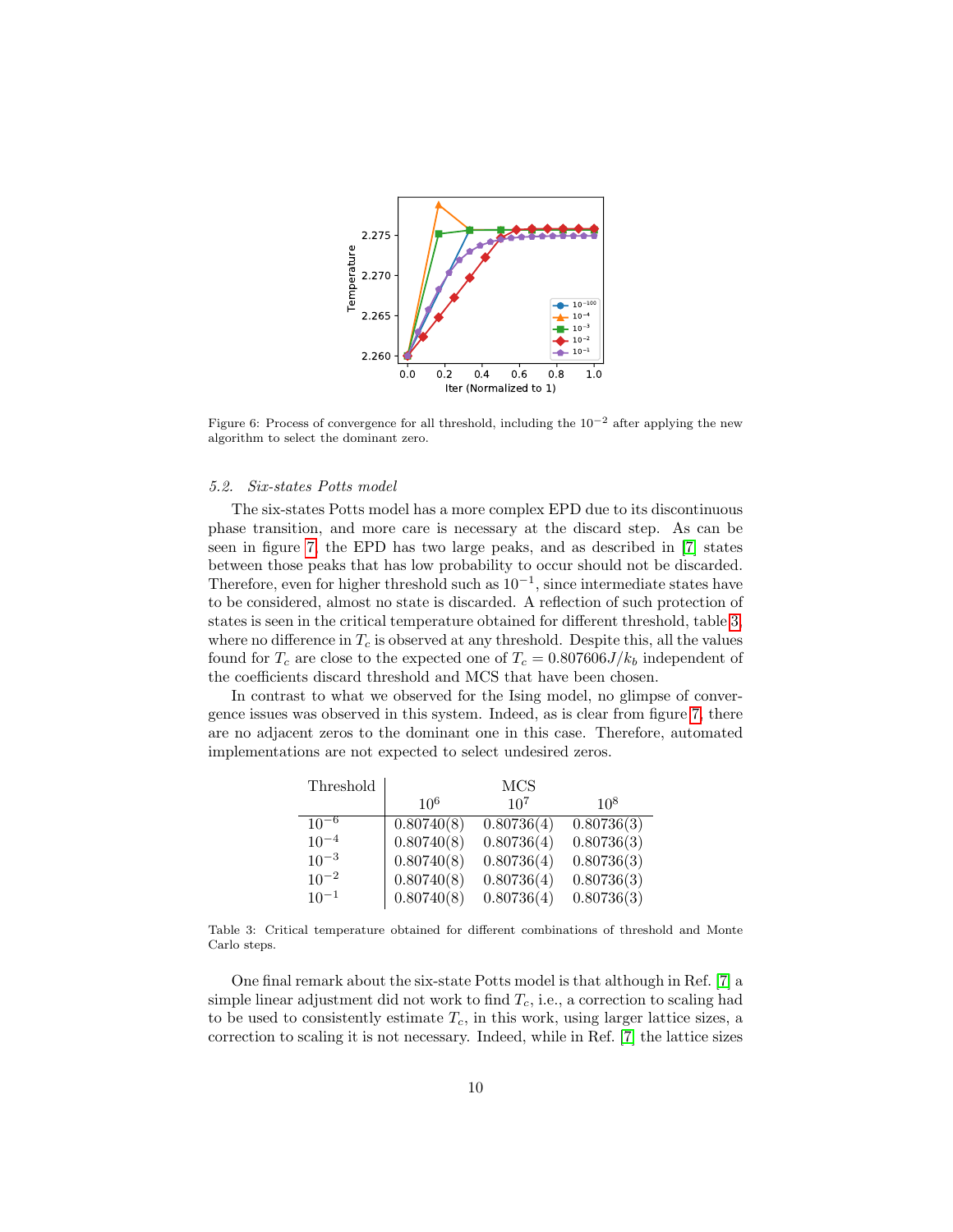

<span id="page-10-1"></span>Figure 7: a) EPD for the six-states Potts model, made with  $10^8$  MCS, with two lines indicating the position of the discard thresholds. Notice that, between the peaks are the vast majority of coefficients and only a few coefficients can be discarded using the chosen thresholds. b) Map of zeros for different thresholds where the dominant zero is easily identified.

used were  $L = [20, 40, 60, 80, 120]$  in this work we used  $L = [90, 120, 150, 180]$ . Thus, as can be seen in figure [8](#page-10-2) the finite size scaling for the critical temperature and imaginary part of the dominant zero for larger sizes and the results obtained by the linear fits (see Table [3\)](#page-9-2) shows no need of corrections to scaling.



<span id="page-10-2"></span>Figure 8: Linear regression to identify a)  $T_c$  and the b) imaginary part of the dominant zero going to zero for discard thresholds ranging from  $10^{-1}$  to  $10^{-6}$ . For clarity, the figure shows only results for  $10^8$  MCS. The values found for  $T_c$  were shown in table [3.](#page-9-2)

# <span id="page-10-0"></span>6. Conclusion

In this paper, we studied how the choice of the coefficients discard threshold and MCS used to estimate coefficients impact automated implementations of the EPD method and its capability to find the critical temperature and critical exponent. To do this, and thinking of expanding our results for continuous and discontinuous phase transitions, we used 2D Ising and six-state Potts models.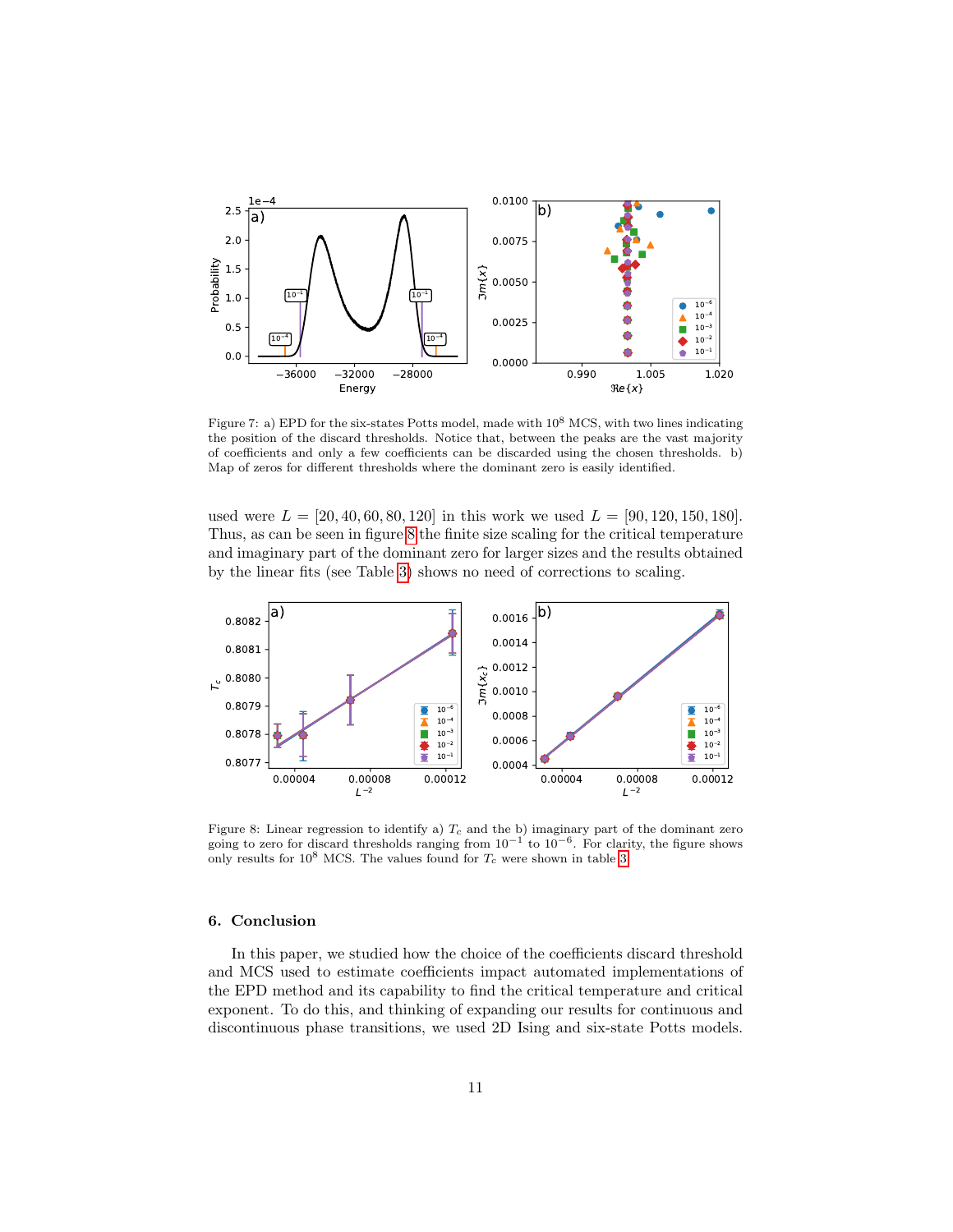The EPD method showed to be robust against the coefficients discard threshold and MCS used, given results for  $T_c$  and  $\nu$  close to the expected and that agree very well with each other even for considerable differences in the threshold and MCS. This allow considerable speedups in the estimation of transition temperatures since estimates are almost insensitive to reasonable choice of the parameters. Indeed, results obtained using  $10^7$  or  $10^8$  MCS agree withing error bars with minimal accuracy difference. This means that about 10 times less computational effort is necessary to estimate critical temperature and exponent with almost the same accuracy. As expected, we also find that the correction to scaling used in Ref. [\[7\]](#page-12-4) for the first order transition of the six-states Potts model is not necessary for larger lattice sizes.

Despite the robustness of the EPD method, the Ising model showed a convergence issue for a specific choice of the coefficients discard threshold,  $10^{-2}$ , due to a misleading automated choice of the dominant zero. This behavior led to an oscillating pattern in the iteration of the EPD algorithm instead of a convergent one. To solve this issue, a bias was added to the algorithm to correctly select the dominant zero and ignore other adjacent zeros nearby that may be mistakenly chosen. Although this corrects the issue, we must point out that this oscillatory behavior for the automated convergence of the Ising model was found for this specific choice of coefficients discard threshold. The solution present here is not unique and it may even be much more advantageous to reduce the number of zeros by using higher coefficients discard thresholds without significant impact in the final estimates of the critical temperature and exponent than employing the algorithm to deal with this oscillatory behavior. Indeed, it is remarkable how the estimates are almost insensitive to variations on the coefficients discard threshold and on the number of MCS considered in the building of the EPD and map of zeros. Of course, for more complicated models, the algorithm presented here may be very useful in preventing this oscillatory behavior.

# Acknowledgements

The authors gratefully acknowledge the financial support from CNPq grant 402091/2012 − 4 and FAPEMIG grant RED−00458 − 16.

### References

- <span id="page-11-0"></span>[1] L. P. Kadanoff, [More is the same; phase transitions and mean field the](https://doi.org/10.1007/s10955-009-9814-1)[ories,](https://doi.org/10.1007/s10955-009-9814-1) Journal of Statistical Physics 137 (5-6) (2009) 777. [doi:10.1007/](https://doi.org/10.1007/s10955-009-9814-1) [s10955-009-9814-1](https://doi.org/10.1007/s10955-009-9814-1). URL <https://doi.org/10.1007/s10955-009-9814-1>
- <span id="page-11-1"></span>[2] M. E. Fisher, [Renormalization group theory: Its basis and formulation](https://link.aps.org/doi/10.1103/RevModPhys.70.653) [in statistical physics,](https://link.aps.org/doi/10.1103/RevModPhys.70.653) Rev. Mod. Phys. 70 (1998) 653–681. [doi:10.1103/](https://doi.org/10.1103/RevModPhys.70.653) [RevModPhys.70.653](https://doi.org/10.1103/RevModPhys.70.653). URL <https://link.aps.org/doi/10.1103/RevModPhys.70.653>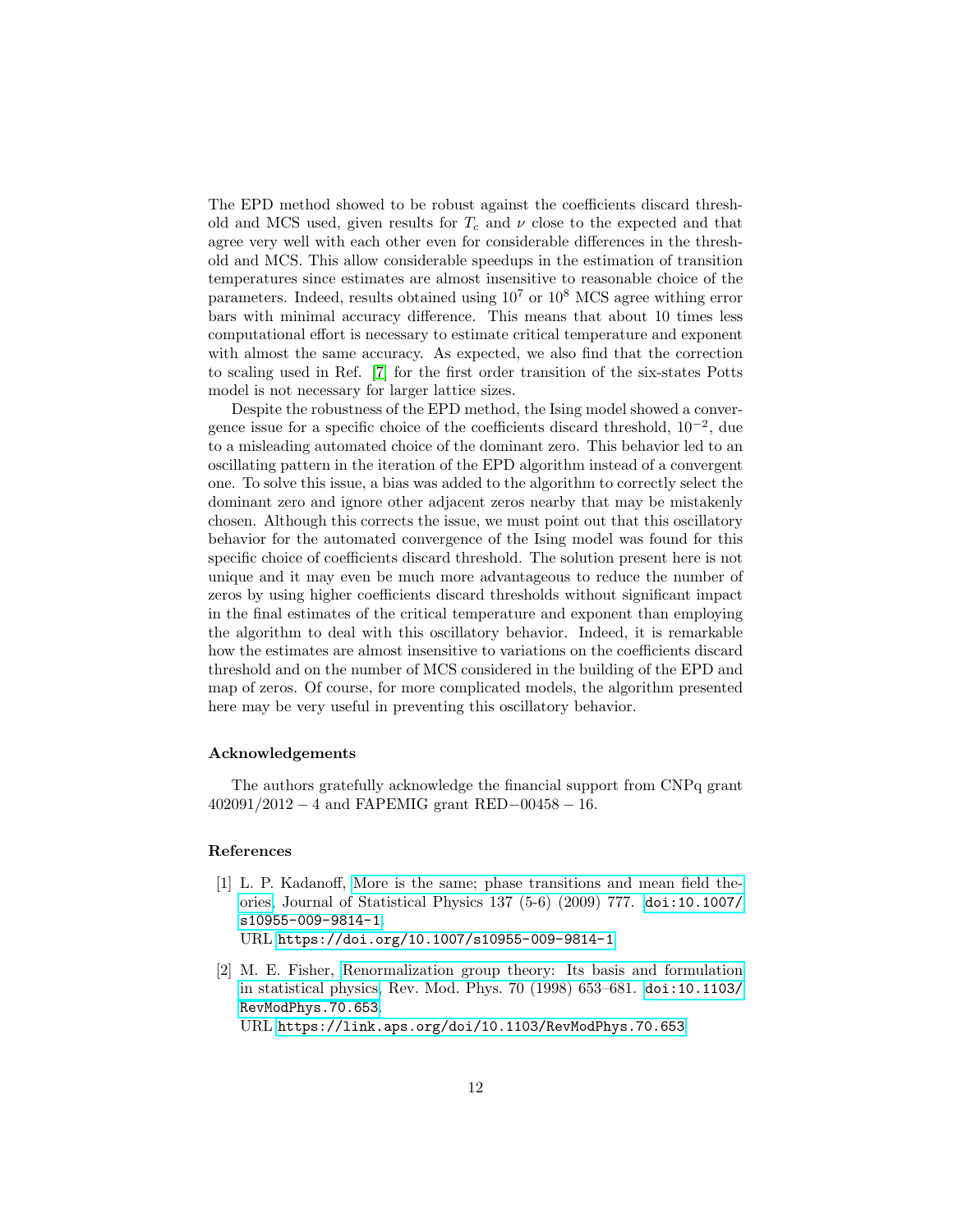- <span id="page-12-0"></span>[3] D. P. Landau, K. Binder, A Guide to Monte Carlo Simulations in Statistical Physics, 4th Edition, Cambridge University Press, 2014. [doi:10.1017/](https://doi.org/10.1017/CBO9781139696463) [CBO9781139696463](https://doi.org/10.1017/CBO9781139696463).
- <span id="page-12-1"></span>[4] V. Privman, Finite Size Scaling and Numerical Simulation of Statistical Systems, WORLD SCIENTIFIC, 1990. [doi:10.1142/1011](https://doi.org/10.1142/1011).
- <span id="page-12-2"></span>[5] C. N. Yang, T. D. Lee, [Statistical theory of equations of state and phase](https://link.aps.org/doi/10.1103/PhysRev.87.404) [transitions. i. theory of condensation,](https://link.aps.org/doi/10.1103/PhysRev.87.404) Phys. Rev. 87 (1952) 404–409. [doi:](https://doi.org/10.1103/PhysRev.87.404) [10.1103/PhysRev.87.404](https://doi.org/10.1103/PhysRev.87.404). URL <https://link.aps.org/doi/10.1103/PhysRev.87.404>
- <span id="page-12-3"></span>[6] M. E. Fisher, The nature of critical points, in: W. Brittin (Ed.), Lectures in Theoretical Physics, Vol. 7C, University of Colorado Press, Boulder, 1965, Ch. 1, pp. 1–159.
- <span id="page-12-4"></span>[7] B. Costa, L. Mól, J. Rocha, [Energy probability distribution zeros: A route](http://www.sciencedirect.com/science/article/pii/S0010465517300796) [to study phase transitions,](http://www.sciencedirect.com/science/article/pii/S0010465517300796) Computer Physics Communications 216 (2017) 77 – 83. [doi:https://doi.org/10.1016/j.cpc.2017.03.003](https://doi.org/https://doi.org/10.1016/j.cpc.2017.03.003). URL [http://www.sciencedirect.com/science/article/pii/](http://www.sciencedirect.com/science/article/pii/S0010465517300796) [S0010465517300796](http://www.sciencedirect.com/science/article/pii/S0010465517300796)
- <span id="page-12-5"></span>[8] A. B. Lima, L. A. S. Mól, B. V. Costa, [The Fully Frustrated XY Model](http://link.springer.com/10.1007/s10955-019-02271-x) [Revisited: A New Universality Class,](http://link.springer.com/10.1007/s10955-019-02271-x) Journal of Statistical Physics 175 (5)  $(2019)$  960-971. [doi:10.1007/s10955-019-02271-x](https://doi.org/10.1007/s10955-019-02271-x). URL <http://link.springer.com/10.1007/s10955-019-02271-x>
- <span id="page-12-6"></span>[9] B. V. Costa, L. A. Mól, J. C. Rocha, [A New Algorithm to Study the](https://link.springer.com/article/10.1007/s13538-019-00636-x) [Critical Behavior of Topological Phase Transitions,](https://link.springer.com/article/10.1007/s13538-019-00636-x) Brazilian Journal of Physics 49 (2) (2019) 271-276. [doi:10.1007/s13538-019-00636-x](https://doi.org/10.1007/s13538-019-00636-x). URL [https://link.springer.com/article/10.1007/](https://link.springer.com/article/10.1007/s13538-019-00636-x) [s13538-019-00636-x](https://link.springer.com/article/10.1007/s13538-019-00636-x)
- <span id="page-12-7"></span>[10] J. Rocha, L. Mól, B. Costa, [Using zeros of the canonical partition](http://www.sciencedirect.com/science/article/pii/S0010465516302466) [function map to detect signatures of a berezinskii–kosterlitz–thouless](http://www.sciencedirect.com/science/article/pii/S0010465516302466) [transition,](http://www.sciencedirect.com/science/article/pii/S0010465516302466) Computer Physics Communications 209 (2016) 88 – 91. [doi:https://doi.org/10.1016/j.cpc.2016.08.016](https://doi.org/https://doi.org/10.1016/j.cpc.2016.08.016). URL [http://www.sciencedirect.com/science/article/pii/](http://www.sciencedirect.com/science/article/pii/S0010465516302466) [S0010465516302466](http://www.sciencedirect.com/science/article/pii/S0010465516302466)
- <span id="page-12-8"></span>[11] F. Y. Wu, [The potts model,](https://link.aps.org/doi/10.1103/RevModPhys.54.235) Rev. Mod. Phys. 54 (1982) 235–268. [doi:](https://doi.org/10.1103/RevModPhys.54.235) [10.1103/RevModPhys.54.235](https://doi.org/10.1103/RevModPhys.54.235). URL <https://link.aps.org/doi/10.1103/RevModPhys.54.235>
- <span id="page-12-9"></span>[12] U. Wolff, [Collective monte carlo updating for spin systems,](https://link.aps.org/doi/10.1103/PhysRevLett.62.361) Phys. Rev. Lett. 62 (1989) 361–364. [doi:10.1103/PhysRevLett.62.361](https://doi.org/10.1103/PhysRevLett.62.361). URL <https://link.aps.org/doi/10.1103/PhysRevLett.62.361>